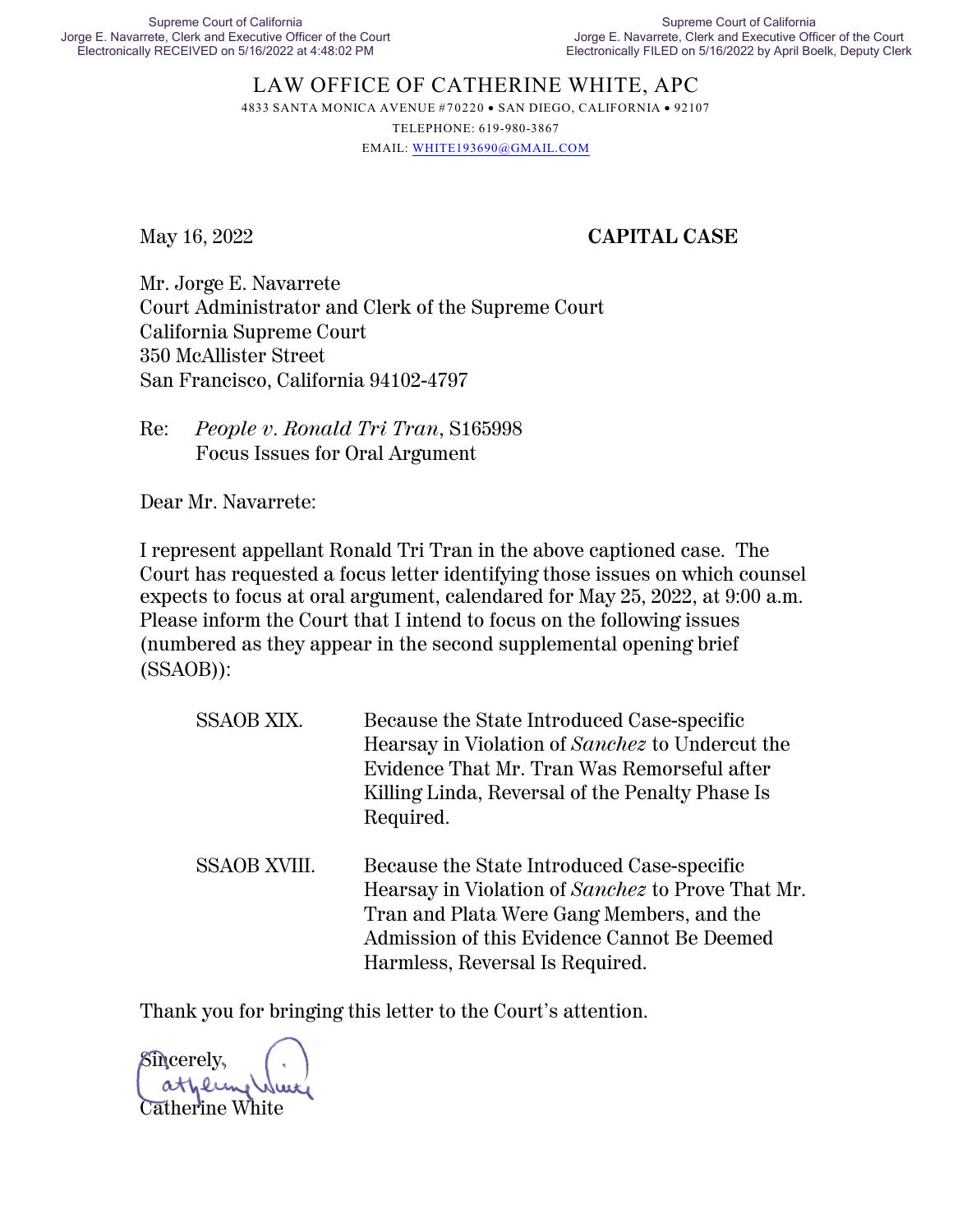### CERTIFICATE OF SERVICE

I, the undersigned, declare as follows:

I am a citizen of the United States, over the age of 18 years and not a party to the within action. My business address is 4833 Santa Monica Avenue, #70220, San Diego, California,  $\frac{52107}{1}$ . I am not a party to this action.

On May 16, 2022, I served the within

Appellant's Focus Letter

upon the parties named below by depositing a true copy in a United States mailbox in San Diego, California, in a sealed envelope, postage prepaid, and addressed as follows:

Mr. Ronald Tran G-30920 Centinela State Prison P.O. Box 911 B-1-220 Imperial, CA 92251

and upon the parties named below by submitting an electronic copy through TrueFiling:

Attorney General - San Diego Office Holly.Wilkens@doj.ca.gov

California Appellate Project Filing@capsf.org

Christine Y. Friedman Christine.Friedman@doj.ca.gov

I declare under penalty of perjury that the foregoing is true.

Executed on May 16, 2022, in San Diego, California.

 /s/ Catherine White Declarant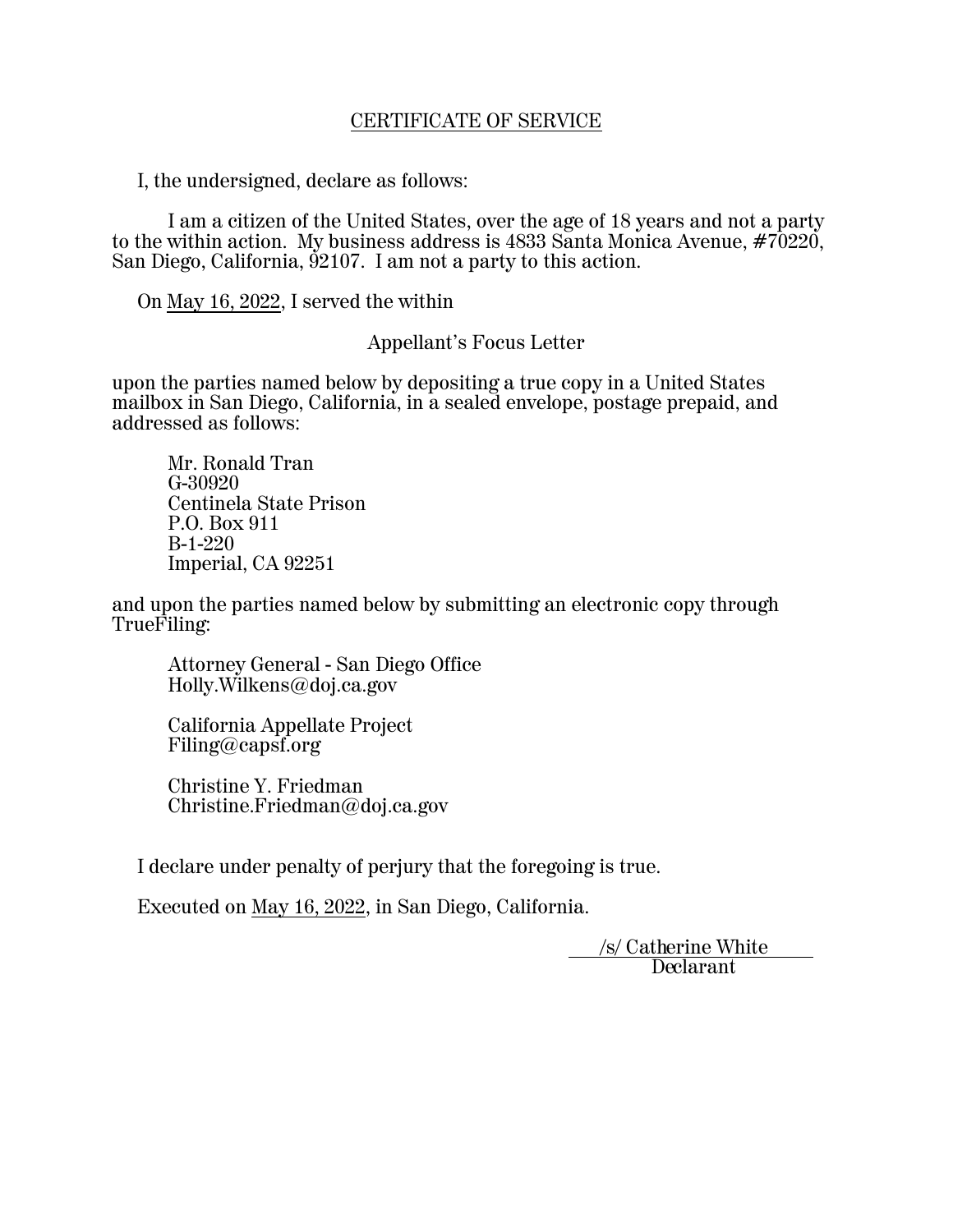#### **STATE OF CALIFORNIA**

Supreme Court of California

# *PROOF OF SERVICE*

## **STATE OF CALIFORNIA**

Supreme Court of California

Case Name:**PEOPLE v. TRAN (RONALD)**

#### Case Number:**S165998**

Lower Court Case Number:

- 1. At the time of service I was at least 18 years of age and not a party to this legal action.
- 2. My email address used to e-serve: **white193690@gmail.com**
- 3. I served by email a copy of the following document(s) indicated below:

Title(s) of papers e-served:

| .<br><b>1999</b><br>vm a<br><b>Filing</b><br>$\mathbf{v}$ . | <b>Title</b><br>Document                                    |
|-------------------------------------------------------------|-------------------------------------------------------------|
| LET <sup>®</sup><br>T EIZ                                   | $\mathbf{A}$<br><b></b><br>TD.<br><b>RAN</b><br>K<br>$\sim$ |

Service Recipients:

| <b>Person Served</b>                                                                                        | <b>Email Address</b>              | <b>Type</b> | Date /<br><b>Time</b>                         |
|-------------------------------------------------------------------------------------------------------------|-----------------------------------|-------------|-----------------------------------------------|
| Natalie Rodriguez<br>Department of Justice, Office of the Attorney General-San Diego                        | Natalie.Rodriguez@doj.ca.gov      | le-         | 5/16/2022<br>Serve 4:48:01<br>PM              |
| Maria Soria<br>Department of Justice, Office of the Attorney General-Sacramento                             | maria.soria@doj.ca.gov            | le-         | 5/16/2022<br>Serve <sup>[4:48:01]</sup><br>PM |
| Attorney Attorney General - San Diego Office<br>Court Added                                                 | sdag.docketing@doj.ca.gov         | $e-$        | 5/16/2022<br>Serve <sup>[4:48:01]</sup><br>PM |
| Attorney Attorney General - San Diego Office<br>Holly Wilkens, Supervising Deputy Attorney General<br>88835 | Holly.Wilkens@doj.ca.gov          | le-         | 5/16/2022<br>Serve <sup>[4:48:01]</sup><br>PM |
| Office Office Of The District Attorney<br><b>Writs and Appeals</b>                                          | Appellate@da.ocgov.com            | le-         | 5/16/2022<br>Serve <sup>[4:48:01]</sup><br>PM |
| Christine Friedman<br>Department of Justice, Office of the Attorney General-San Diego<br>186560             | Christine. Friedman@doj.ca.gov e- |             | 5/16/2022<br>Serve <sup>[4:48:01]</sup><br>PM |
| Catherine White<br>Law Office of Catherine White, APC<br>193690                                             | white193690@gmail.com             | le-         | 5/16/2022<br>Serve 4:48:01<br>PM              |
| <b>CAPSF</b>                                                                                                | filing@capsf.org                  | e-          | 5/16/2022<br>Serve 4:48:01<br>PM              |

This proof of service was automatically created, submitted and signed on my behalf through my agreements with TrueFiling and its contents are true to the best of my information, knowledge, and belief.